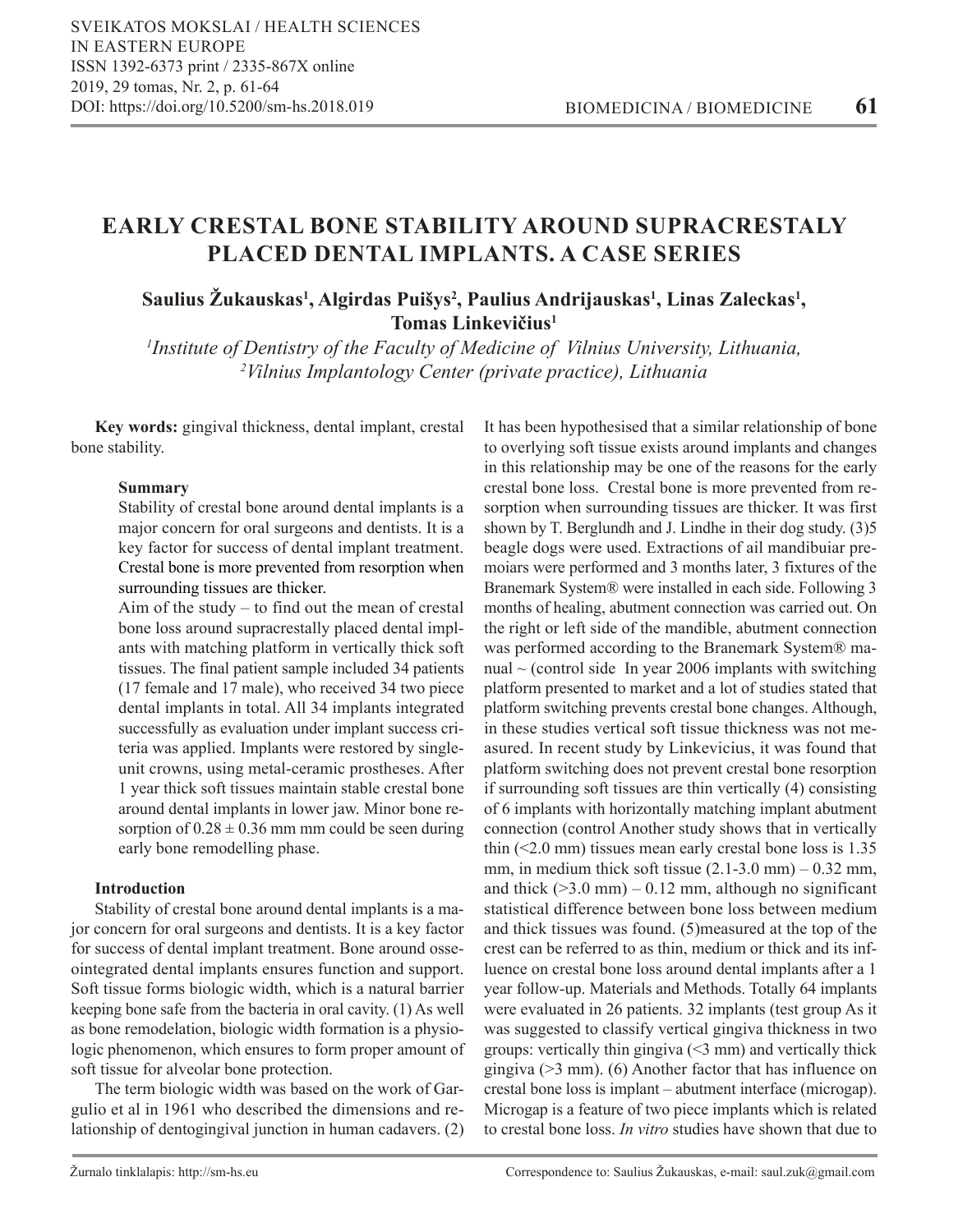implant-abutment interface there is a bacterial leakage along all the system. (7) This leakage is responsible for abutment related inflammatory cell infiltrate formation in soft tissues adjacent to microgap. (8,9) In our study we take in consideration two main factors of crestal bone loss – vertical soft tissue thickness and microgap.

**Aim of the study** – to find out the mean of crestal bone loss around supracrestally placed dental implants with matching platform in vertically thick soft tissues.

#### **Materials and methods patients**

The study subjects were selected among partially edentulous patients of Vilnius University Zalgiris Clinic. Inclusion criteria were as follows: 1) thick mucosal tissues (3 mm or more), covering edentulous lower jaw alveolar ridge; 2) patient age 18 years or more; 3) healed bone sites (at least 3 months after tooth extraction); 4) sufficient alveolar ridge for 4.6 mm diameter implant placement  $(>7mm)$ ; 5) no bone augmentation procedures before and during implant placement; 6) no medical contraindication for implant surgery; 7) signed informed consent for participation and permission to use obtained data for research purposes. Patients were excluded if they did not meet requirements listed above and also had the following: 1) poor oral hygiene; 2) symptoms or history of periodontitis or periimplantitis treatment; 3) poor cooperation relative to requirements for the study; 4) smoking; 5) alveolar ridges with bone defects at implantation sites; or 6) inadequate primary stability of implant, precluding healing abutment connection at the time of surgery. The final patient sample included 34 patients (17 female and 17 male), who received 34 two piece dental implants in total.

**Implant placement.** Implants with horizontally matching implant-abutment connection, 4.6 mm of diameter (Biohorizons, Birmingham, AL) were used. After the administration of 4% articaine solution (Ubistesin; 3M/ESPE, St Paul, MN) for local anesthesia, a midcrestal incision on the center of the edentulous ridge was performed. The buccal flap was raised and the mucosal thickness of the unseparated lingual flap was measured with 1 mm marked periodontal probe (Hu-Friedy, Chicago, IL) at the bone crest in the center of future implant placement. (Fig.1) This ensured direct visibility of gingival thickness measurement, then lingual flap was raised to expose the implant site.

The osteotomy site was measured to allow a minimum 1 mm range from adjacent tooth/teeth, and 1 mm space between buccal and lingual/palatal crest of the alveolar ridge and implant. Implants were placed approx. 0.5 -1 mm above crestal bone. After implant placement, healing abutments were connected and 5/0 interrupted sutures (Polysorb; USS-DG, Norwalk, CT) were placed. Flaps were approximated without tension and sutured without leaving gaps. Patients were instructed to rinse the operated site with 0.12% chlorhexidine-digluconate (Fresenius Kabi, Norge, AS, Norway) solution twice a day for a week. All patients received 7 day course of antibiotics of 1g amoxicillin (Ospamox; Biochemie, Kundl, Austria) twice a day. For pain control, patients were prescribed 400 mg of ibuprofen (Ibumax; Vitabalans Oy, Helsinki, Finland) to be taken as needed. The sutures were removed 7 to 10 days after the surgery. Patients were advised to clean healing abutments with a very soft tooth brush.

**Restorative procedures.** Based on conventional healing protocol, prosthetic procedures were initiated after 2 months of healing in the lower jaw. Impressions were taken using an open-tray technique. Apolyvinylsiloxane (Express, Espe, Germany) putty and correction material was used for a one step impression with the individual impression tray covered with adhesive. Screw retained porcelain fused to metal, fixed restorations were constructed and delivered to patients. After screwing, radiographic images were taken to ensure abutment seating

Patients were followed after 12 months after prosthetic treatment for oral hygiene procedures and evaluation of reconstruction. At each visit, the restorations were evaluated for mobility, periimplant soft tissue condition. Intraoral radiographs were taken to evaluate bone changes.

**Radiographic assessment.** Intraoral radiographs were taken with RVG Windows Trophy 5.0 (Trophy Radiology Inc., Paris, France) using a paralleling technique with Rinnlike film holder in high resolution mode. The images

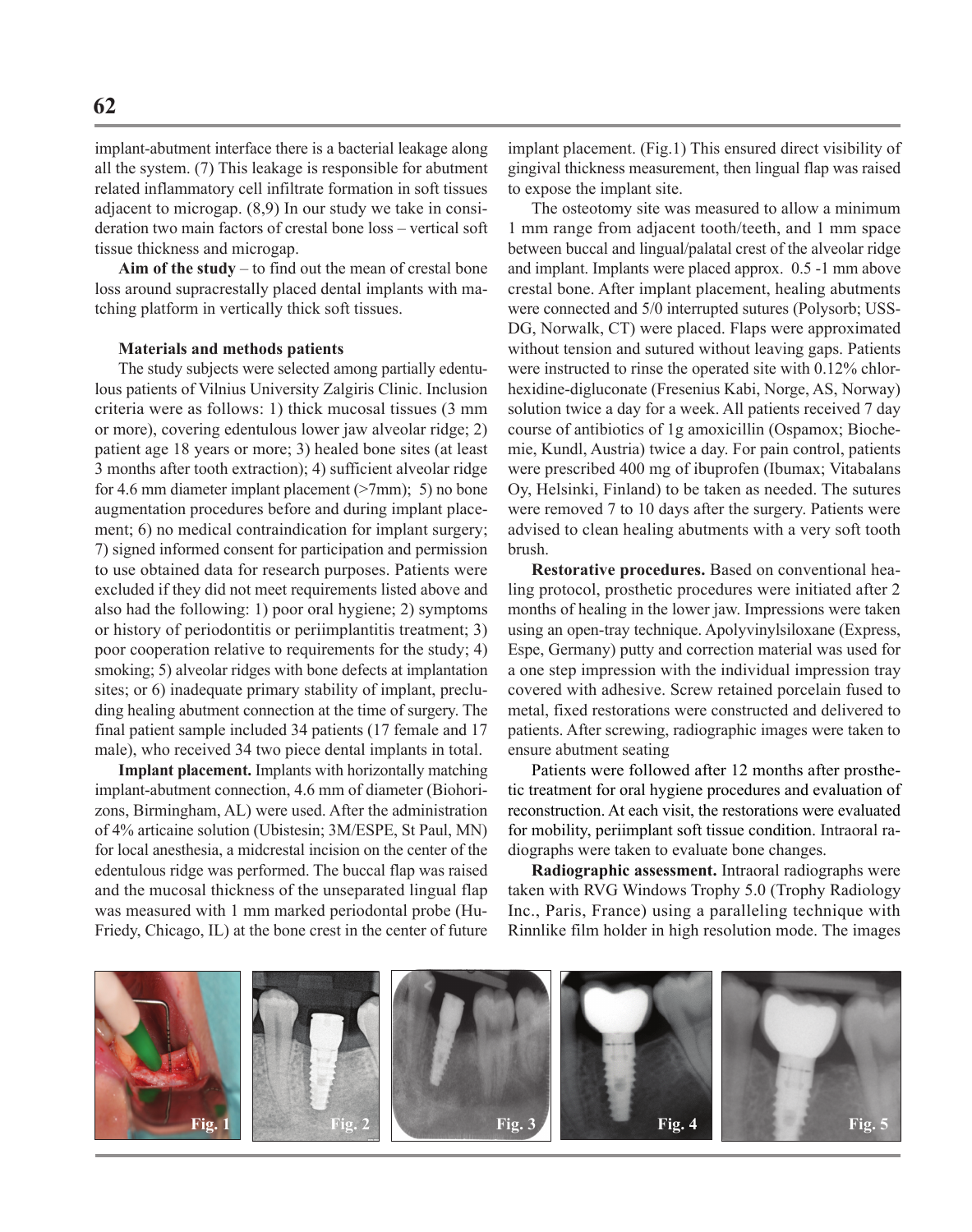were obtained to ensure implant/abutment interface, and the threads were clearly visible. Before measurement, the parallelism of all intraoral radiographs was evaluated. Radiological evaluation and measurements were performed after implant placement (Fig. 2), after 2 months after surgical operation (Fig. 3), after prosthetic treatment (Fig. 4), and 1 year follow-up (Fig. 5) by one of the examiners using Adobe Photoshop and calibrating radiological images according to implant diameter.

# **Results**

All 34 implants integrated successfully as evaluation under implant success criteria was applied. Implants were restored by single-unit crowns, using metal-ceramic prostheses. Mean mucosal thickness registered at the time of implant placement was  $3.03 \pm 0.61$  mm (range, 3 to 5.0 mm) median – 3 mm. Mean bone loss around implants after 2 months was  $0.198 \pm 0.2$  mm, (range, 0.1 to 1.2 mm), median - 0.1 mm. After 1 year mean bone loss was  $0.28 \pm 0.36$  mm, (range, 0.1 to  $1.625$  mm), median  $-0.15$  mm.

# **Discussion**

This study investigated early bone resorption around dental implants in lower jaw. It could be concluded that thick tissue prevented crestal bone resorption in all cases of the study. This supports another study from Bergludh and Lindhe (3)5 beagle dogs were used. Extractions of ail mandibular premolars were performed and 3 months later, 3 fixtures of the Branemark System® were installed in each side. Following 3 months of healing, abutment connection was carried out. On the right or left side of the mandible, abutment connection was performed according to the Branemark System® manual  $\sim$  (control side, which except differences in study methodology suggested the same conclusion. Another study from Linkevicius et all have reported mean bone loss when mucosa was thick  $-0.26 \pm 0.08$  mm on the mesial aspect and  $0.09 \pm 0.05$  mm on distal and mean bone loss around implants surrounded by thin mucosa -  $1.8 \pm$ 0.164 and  $1.87 \pm 0.166$  mm, during non-submerged implant placement. Although, one of differences was supracrestal implant placement of 0.5 mm, which eliminated the effect of microgap. This study suggests that even dental implants without platform switching, could maintain stable crestal bone when the surrounding soft tissue is thick. However, there are a few limitations to the present study including a small sample size and case series, without comparison with different treatment approach. The results may differ with a larger sample size and longer evaluation period. So, further investigations are necessary to confirm the findings of our study.

# **Conclusion**

Within the limitations of the study it can be concluded, that the initially thick soft tissues maintain stable crestal bone around dental implants in lower jaw. Minor bone resorption of  $0.28 \pm 0.36$  mm mm could be seen during early bone remodelling phase (1 year). It suggests that vertically thick soft tissue prevents crestal bone resorption around dental implants, even when implants without platform switching are used, placing them 0.5 -1.0 mm supracrestally and lifting microgap above the bone crest.

#### **References**

- 1. Makigusa K. Histologic comparison of biologic width around teeth versus implant: The effect on bone preservation. J Implant Reconstr Dent [Internet] 2009;12(6):20–4. Available from: http://www.moderndentistrymedia.com/nov\_dec2010/ makigusa.pdf
- 2. Gargiulo AW, Wentz FM, Orban B. Dimensions and relations of the dentogingival junction in humans. J Periodontol [Internet] 1961;32(3):261–7. Available from: http://www.joponline.org/ https://doi.org/10.1902/jop.1961.32.3.261
- 3. Berglundh T. Dimension of the periimplant mucosa Biological width revisited. J Clin Periodontol 1996;23(10):971–3. https://doi.org/10.1111/j.1600-051X.1996.tb00520.x
- 4. Linkevicius T, Apse P, Grybauskas S, Puisys A. Influence of thin mucosal tissues on crestal bone stability around implants with platform switching: a 1 year pilot study. J Oral Maxillofac Surg 2010;68(9):2272–7.

https://doi.org/10.1016/j.joms.2009.08.018

- 5. Linkevicius T, Apse P, Grybauskas S, Puisys A. Reaction of crestal bone around implants depending on mucosal tissue thickness. A 1 year prospective clinical study. Stomatol Balt Dent Maxillofac J 2009.
- 6. Linkevicius T, Linkevicius R, Alkimavicius J, Linkeviciene L, Andrijauskas P, Puisys A. Influence of titanium base, lithium disilicate restoration and vertical soft tissue thickness on bone stability around triangular shaped implants: A prospective clinical trial. Clin Oral Implants Res 2018.
- 7. Dibart S, Warbington M, Su MF, Skobe Z. In vitro evaluation of the implant-abutment bacterial seal: the locking taper system. Int J Oral Maxillofac Implant 2005.
- 8. Abrahamsson I, Berglundh T, Sekino S, Lindhe J. Tissue reactions to abutment shift: An experimental study in dogs. Clin Implant Dent Relat Res 2003.

https://doi.org/10.1111/j.1708-8208.2003.tb00188.x

9. Ericsson I, Persson LG, Berglundh T, Marinello CP, Lindhe J, Klinge B. Different types of inflammatory reactions in periimplant soft tissues. J Clin Periodontol 1995. https://doi.org/10.1111/j.1600-051X.1995.tb00143.x